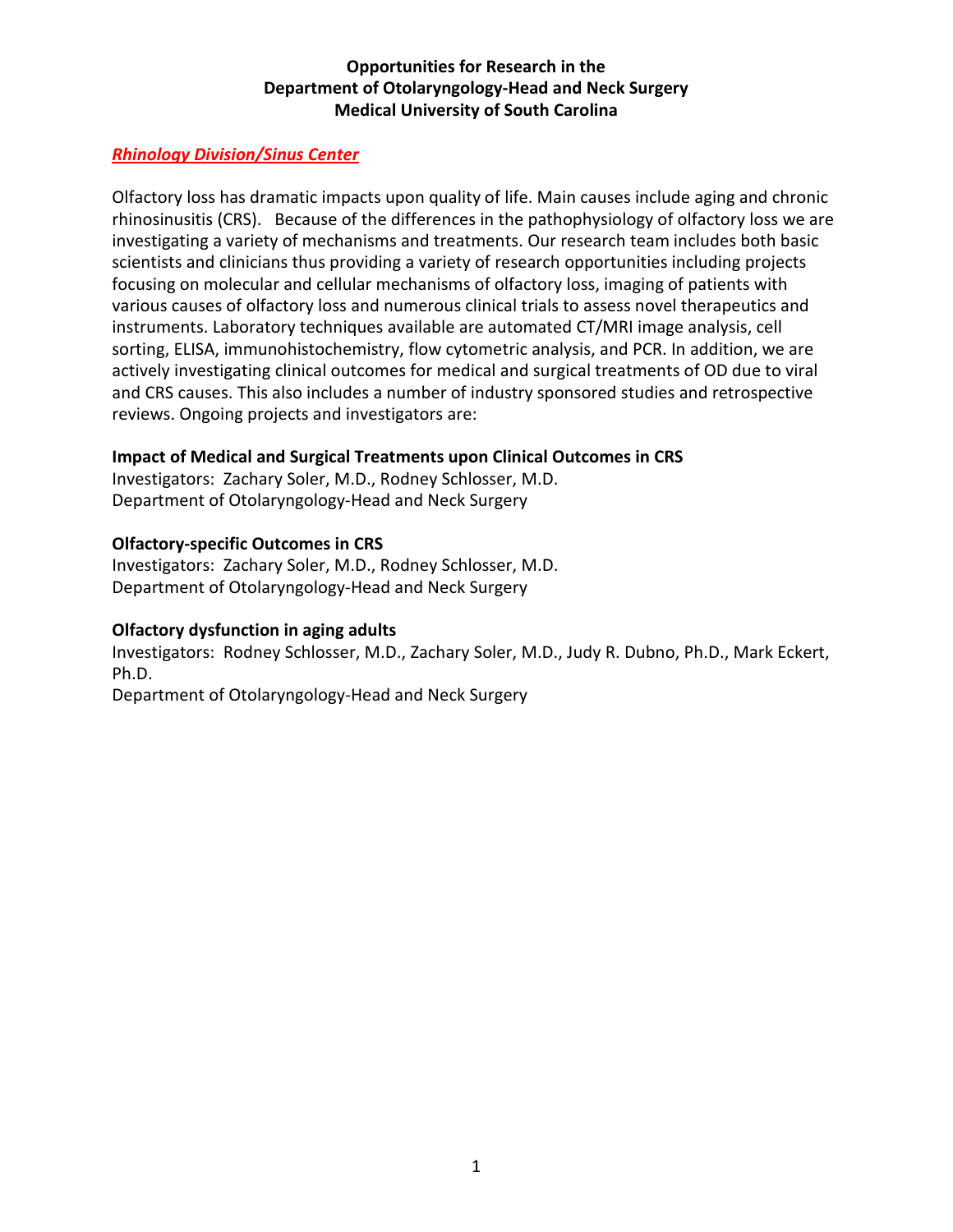# *Facial Plastics and Reconstructive Surgery*

#### **Clinical Research in Craniofacial Surgery**

Investigator: Krishna Patel, M.D., Ph.D. Department of Otolaryngology-Head and Neck Surgery

Current opportunities for clinical research in the areas of craniofacial surgery are underway. These studies investigate the socioeconomical, clinical, and physiological aspects of children with craniofacial anomalies.

#### **Clinical Research in Microvascular Reconstruction**

Investigator: Judith M. Skoner, M.D. Department of Otolaryngology-Head and Neck Surgery

Current opportunities for clinical research in the area of microvascular reconstruction of complex head and neck defects.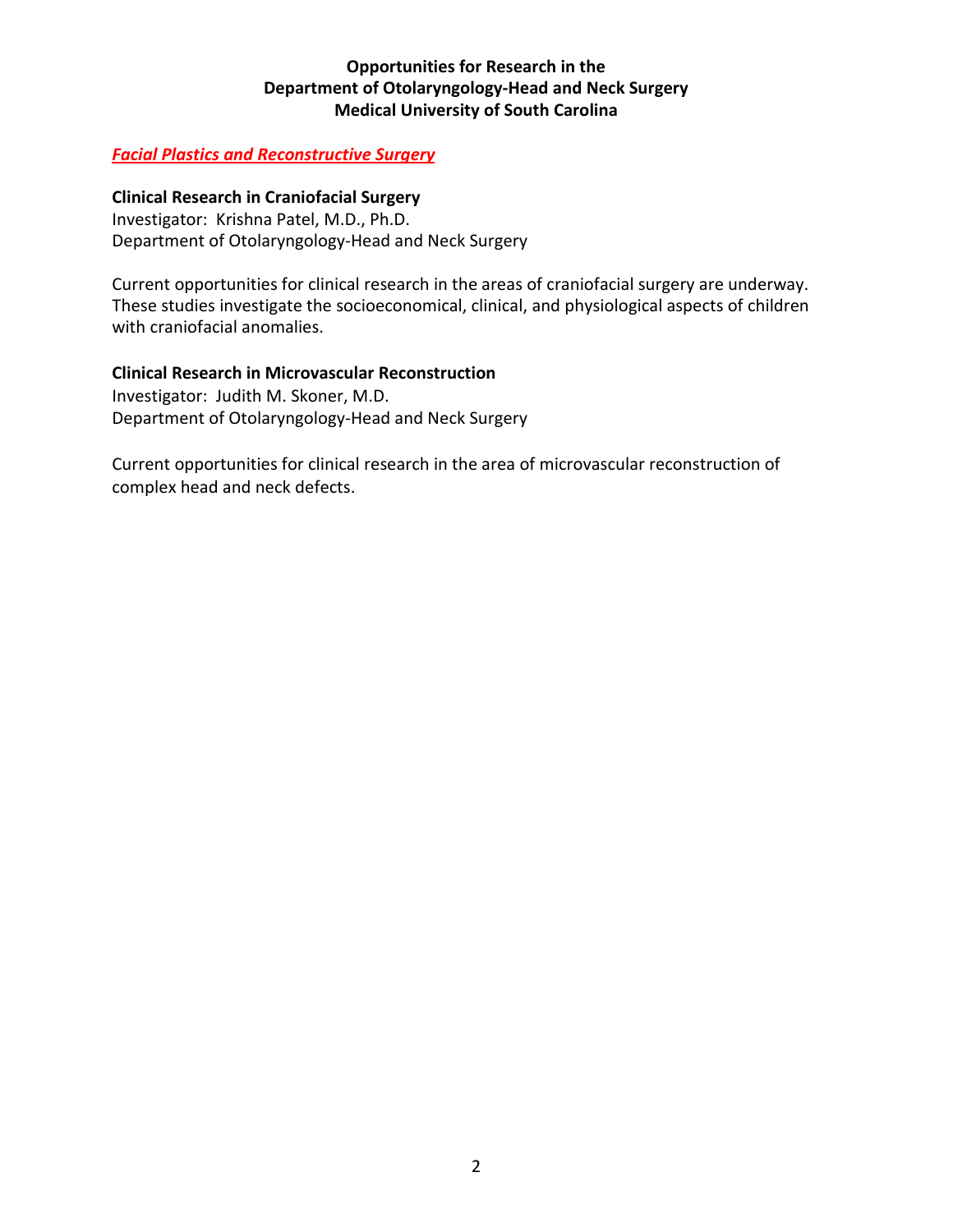# *Pediatric Otolaryngology*

## **Outcomes in Pediatric Otolaryngology**

Investigators: David White, M.D., Clarice Clemmens, M.D. Department of Otolaryngology-Head and Neck Surgery

Opportunities in database-driven clinical research include analysis of national databases (Healthcare Cost and Utilization Program Kid's Inpatient Database, American College of Surgeons National Surgical Quality Improvement Program, AudGen database, and others) as well as regional and hospital data to identify areas of disparity and potential quality improvement in the administration of healthcare for ear, nose and throat disorders in children. Recent projects have evaluated tonsillectomy and adenoidectomy, craniofacial/cleft palate surgery, and cochlear implantation outcomes. Outcomes or disparities in special populations (Down syndrome, the morbidly obese, and others) have also been evaluated.

#### **Clinical Research in Pediatric Dysphagia**

Investigators: Clarice Clemmens, M.D., Katlyn McGrattan, Ph.D. Department of Otolaryngology-Head and Neck Surgery

Current opportunities for clinical research in the area of pediatric dysphagia are ongoing. These studies are investigating the physiologic attributes and relationships of sucking, swallowing, and respiration in infants evaluated for dysphagia, and testing the association between objective measures of oropharyngeal swallowing physiology, cross-system comorbidities, and clinical presentation among infants evaluated for dysphagia.

# **Pediatric Sleep Disordered Breathing**

Investigators: Clarice Clemmens, M.D., Phayvanh Pecha, M.D. Department of Otolaryngology-Head and Neck Surgery Opportunities are available in retrospective clinical research in the area of pediatric sleep disordered breathing. These studies investigate all aspects of pediatric sleep disordered breathing, from the effect of payer mix on outcomes to post-operative management through a large database of pediatric sleep disordered breathing patients.

#### **Outcomes in Pediatric Mandibular Distraction Osteogenesis**

Investigators: William Carroll, M.D., Phayvanh Pecha, M.D. Department of Otolaryngology-Head and Neck Surgery Opportunities are available in retrospective clinical research in the area of pediatric mandibular distraction osteogenesis.

#### **Pre-operative echocardiography in pediatric OSA**

Investigators: William Carroll, M.D., Phayvanh Pecha, M.D. Department of Otolaryngology-Head and Neck Surgery Opportunities are available in retrospective clinical research in the area above.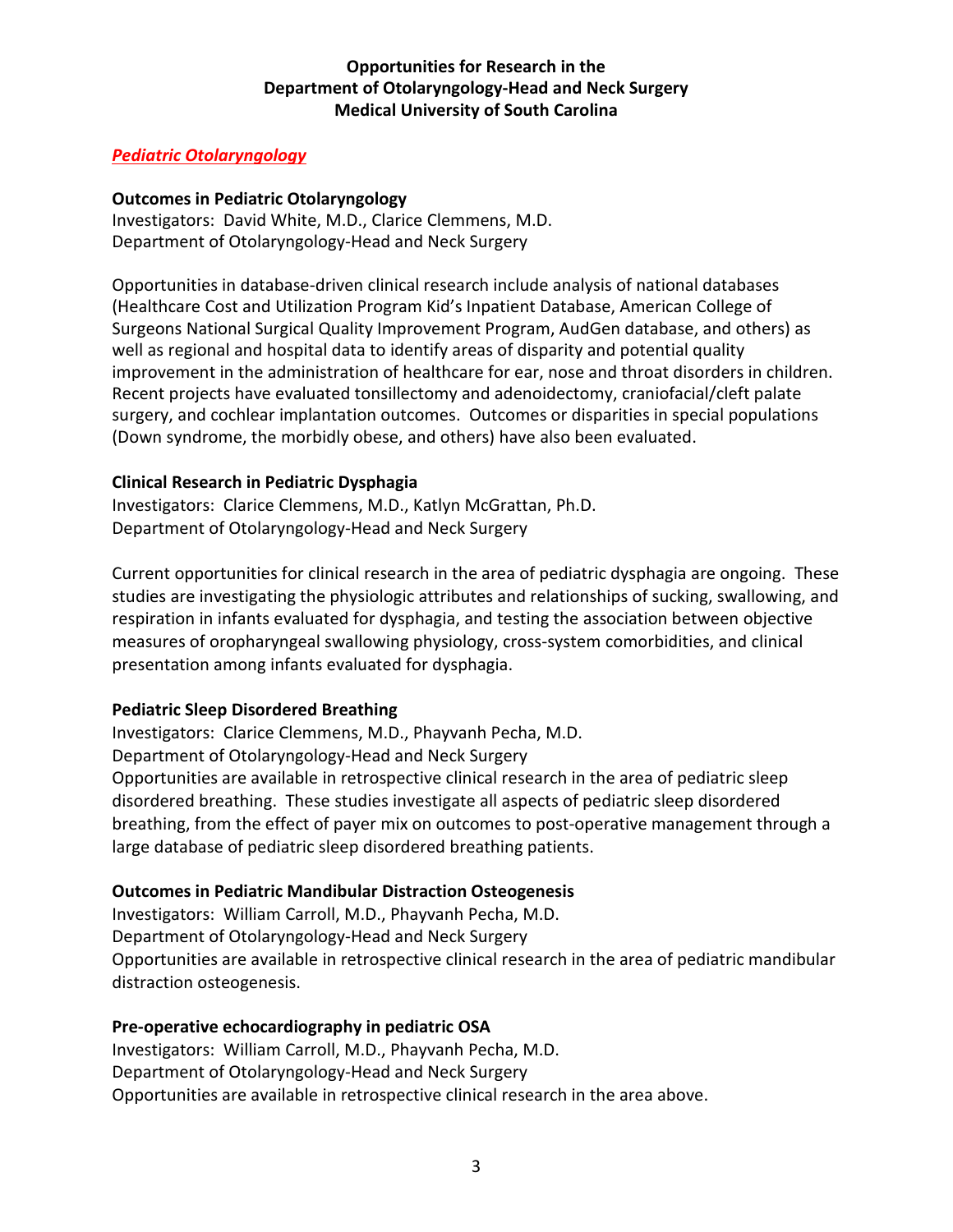# *Head and Neck Oncology*

# **Improving the Timeliness and Equity of Adjuvant Therapy Following Surgery for Head and Neck Cancer**

Investigators: Evan M. Graboyes, M.D., Katherine R. Sterba, Ph.D., M.P.H, Elizabeth Hill, Ph.D., Terry Day, M.D., Graham Warren, M.D., Ph.D., Chanita Hughes Halbert, Ph.D. Department of Otolaryngology-Head and Neck Surgery, Department of Public Health Sciences, Department of Psychiatry and Behavioral Sciences, Department of Radiation Oncology

Our multi-disciplinary research team is focused on understanding and addressing the determinants of treatment delays for patients with head and neck cancer (HNC) undergoing sequential multimodal therapy. The objectives of this project are to test the preliminary clinical impact and underlying behavioral mechanism of action of NDURE (Navigation for Disparities and Untimely Radiation thErapy), a novel theory-based navigation intervention developed to decrease delays and racial disparities in starting guideline-adherent postoperative radiation therapy (PORT) among patients with head and neck cancer (HNC). In this pilot randomized clinical trial (RCT), HNC patients will be randomized to NDURE or usual care. This project will have a significant clinical impact through the development of a scalable and practical intervention to decrease delays and racial disparities in starting PORT, thereby improving survival for HNC patients and decreasing racial disparities in mortality. Ongoing projects suitable for a three-month research project include assisting with the conduct and analysis of this ongoing RCT, preparation for future multi-site implementation studies, as well as additional projects related to geocoding, nomogram development, and conceptual model development.

#### **Novel Treatment Strategies for Body Image Disturbance in Head and Neck Cancer Survivors**

Investigators: Evan M. Graboyes, M.D., Katherine R. Sterba, Ph.D., M.P.H., Stacey Maurer, Ph.D., Brett Froeliger, Ph.D., Kenneth Ruggiero, Ph.D.

Department of Otolaryngology-Head and Neck Surgery, Department of Public Health Sciences, Department of Psychiatry and Behavioral Sciences, and Department of Neurosciences

Our multi-disciplinary research team focuses on developing new preventative and therapeutic interventions for head and neck cancer (HNC) survivors with body image disturbance (BID). The objectives of this project are to test the preliminary clinical impact and underlying behavioral mechanism of action of BRIGHT (Building a Renewed ImaGe after Head & neck cancer Treatment), a novel, manualized tablet-based tele-cognitive behavioral therapy (CBT) intervention to treat BID in HNC survivors. In this pilot RCT, HNC survivors with BID will be randomized to BRIGHT or active control. Ongoing projects suitable for a three-month research project include assisting with the conduct and analysis of this RCT, preparation for future multisite implementation assessment, projects related to identifying the determinants and contextual factors affecting the implementation of mental health interventions for patients with cancer, and the development of novel preventative interventions targeted to high-risk patients.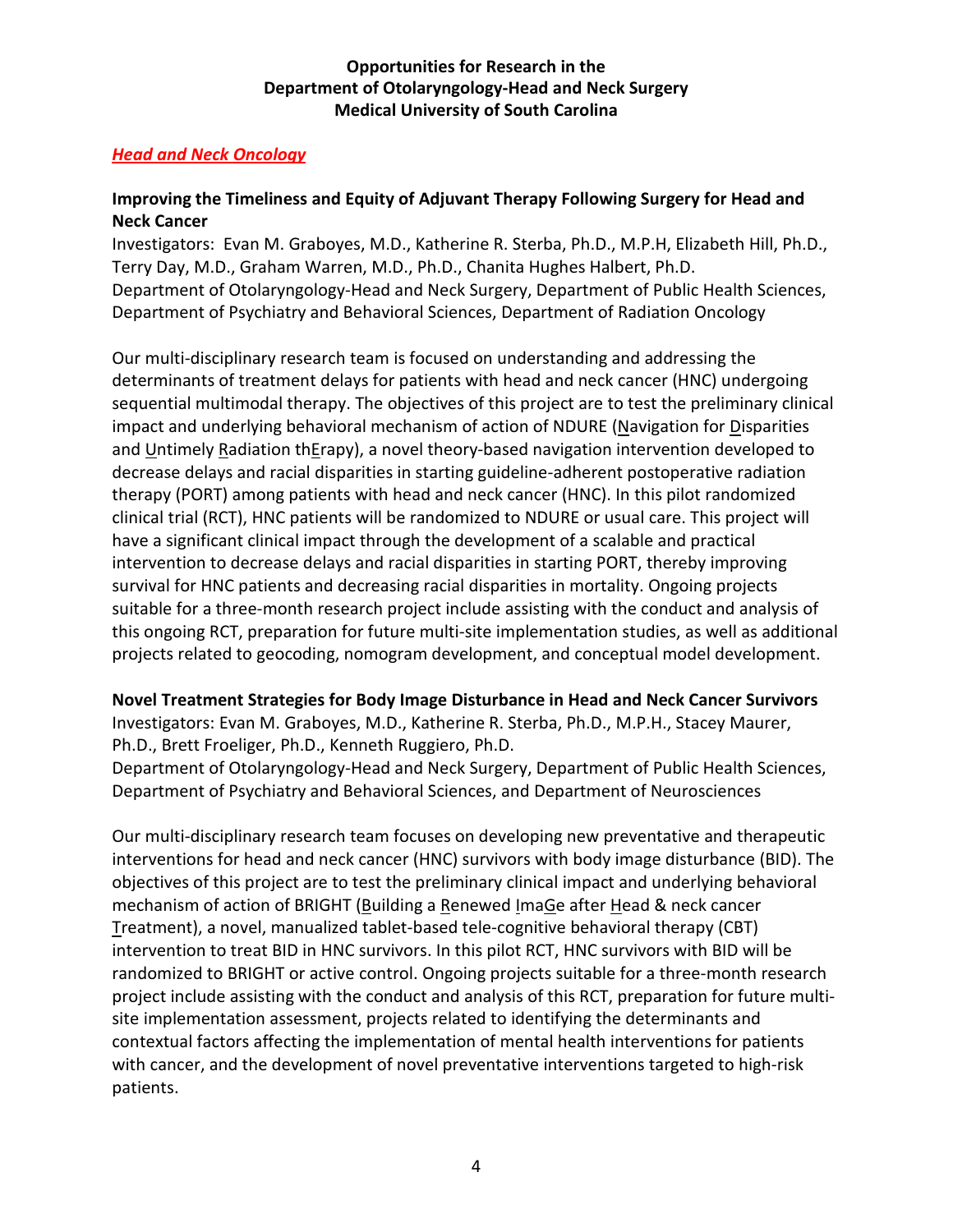# **Association of Connectivity Dysregulation with Image Disturbance in Head and Neck Cancer Survivors**

Investigators: Evan M. Graboyes, M.D., Yeonhee Park, Ph.D., Katherine R. Sterba, Ph.D., M.P.H., Brett Froeliger, Ph.D.

Department of Otolaryngology-Head and Neck Surgery, Department of Public Health Sciences, Department of Psychiatry and Behavioral Sciences, Department of Neurosciences Our research team studies the underlying mechanisms and drivers of body image disturbance (BID) in head and neck cancer (HNC) survivors. The objectives of this project are to evaluate the neurobiological and cognitive mechanisms underlying BID in HNC survivors using resting state (rsFC) functional MRI (fMRI). In this cross-sectional study of disfigured HNC survivors, we will measure disfigurement and BID using validated tools and evaluate their association with 1) rsFC aberrations on fMRI, and 2) cognitive moderators of image disturbance on validated measures. Ongoing projects suitable for a three-month research project include assisting with the accrual and analysis of fMRI data and preparation for larger investigations into the neurobiological and cognitive mechanisms underlying BID in HNC survivors.

# **Cancer Care Delivery Research in Head and Neck Cancer**

Investigator: Evan M. Graboyes, M.D. Department of Otolaryngology-Head and Neck Surgery

Measures of quality are used at individual physician and hospital-wide levels to determine ratings, accreditation, and reimbursement. However, there remains disagreement about how to define and measure quality in a pragmatic and actionable manner, as well as how current metrics correlate with outcomes that reflect high quality care. To date, no nationally endorsed, validated quality measures exist for patients with HNC. Using a variety of research tools including administrative datasets (e.g., National Cancer Database, SEER-Medicare, Healthcare Cost and Utilization Project) and multi-institution collaborations, this study seeks to 1) identify determinants of patient-centered quality HNC care; (2) develop interventions to address these determinants; and (3) disseminate and implement evidence-based quality improvement strategies into practice. This research program will consist of multiple smaller projects that can be completed within three-month timeframes.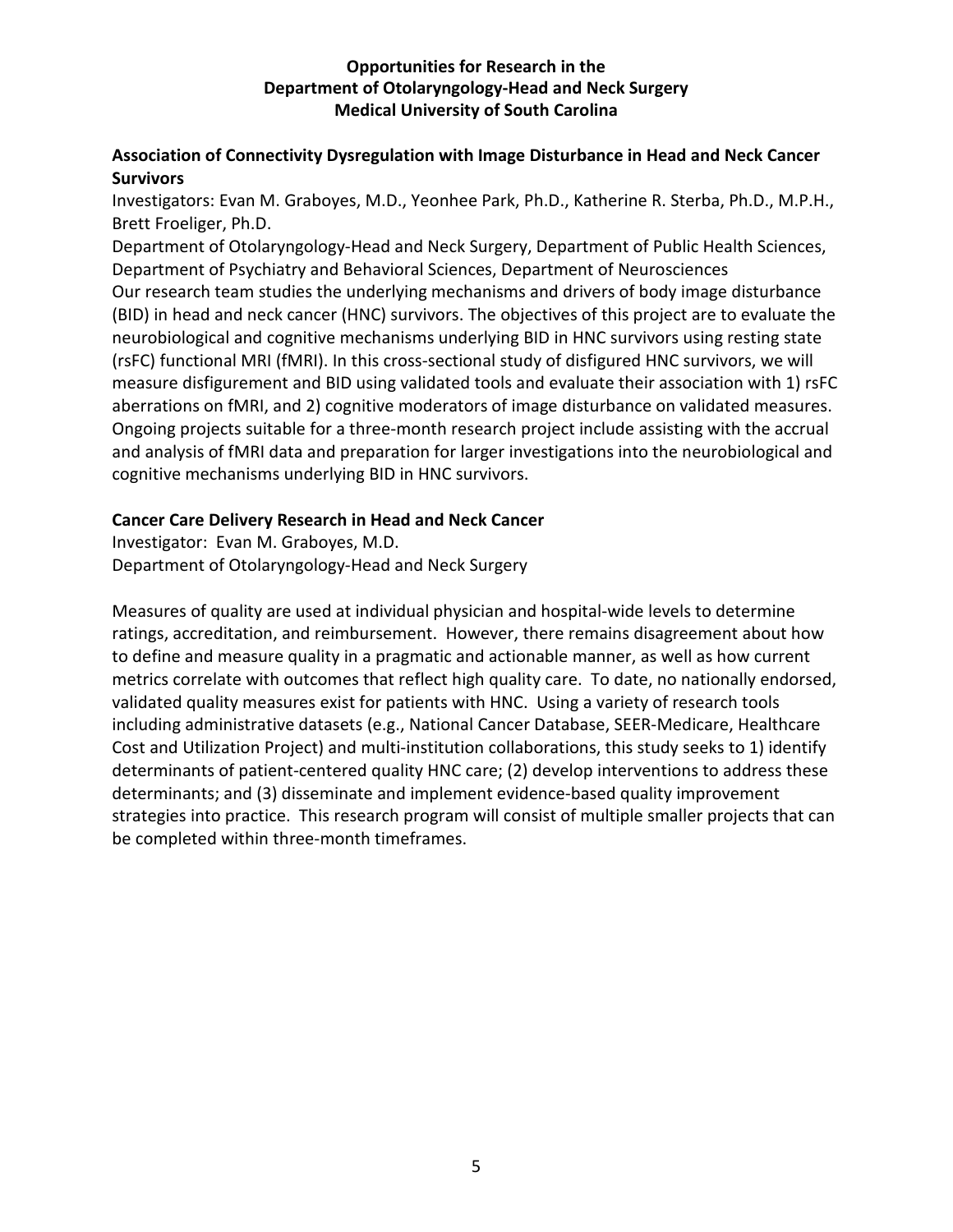# *Laryngology – Voice, Airway, and Swallowing Evelyn Trammell Institute for Voice and Swallowing*

The MUSC Evelyn Trammell Institute for Voice and Swallowing provides opportunities in the study of voice, swallowing and airway disorders. Ongoing clinical research projects are available for participation. Please contact Dr. Ashli O'Rourke or Dr. Lucinda Halstead if you are interested.

# **Recurrent Respiratory Papillomatosis (RRP) Viral Typing and its Association with Malignant Degeneration**

Investigators: Lucinda Halstead, M.D., Mary Richardson, M.D., D.D.S. Department of Otolaryngology-Head and Neck Surgery, Evelyn Trammell Institute of Voice and Swallowing, Department of Pathology and Laboratory Medicine

The goal is to identify specific RRP viral strains, review past pathologies, and evaluate for previously unrecognized potential for malignant transformation.

# **Surface EMG and Laryngeal Video Characterization of Belting and Classical Singing Styles** Investigator: Lucinda Halstead, M.D.

Department of Otolaryngology-Head and Neck Surgery, Evelyn Trammell Institute of Voice and Swallowing

This study utilizes video surface EMG synched with laryngeal video examination of belting and classically trained amateur and professional vocalists to determine the muscles needed to sustain healthy belting technique.

# **Quality of Life Rating of Patients with Various Vocal Conditions and the Correlation of their Impairment to Other Disease States**

Investigator: Lucinda Halstead, M.D.

Department of Otolaryngology-Head and Neck Surgery, Evelyn Trammell Institute of Voice and **Swallowing** 

This study is currently examining patients with chronic cough and spasmodic dysphonia, and expanding to other vocal conditions, including paralysis, papilloma, and laryngopharyngeal reflux (LPR).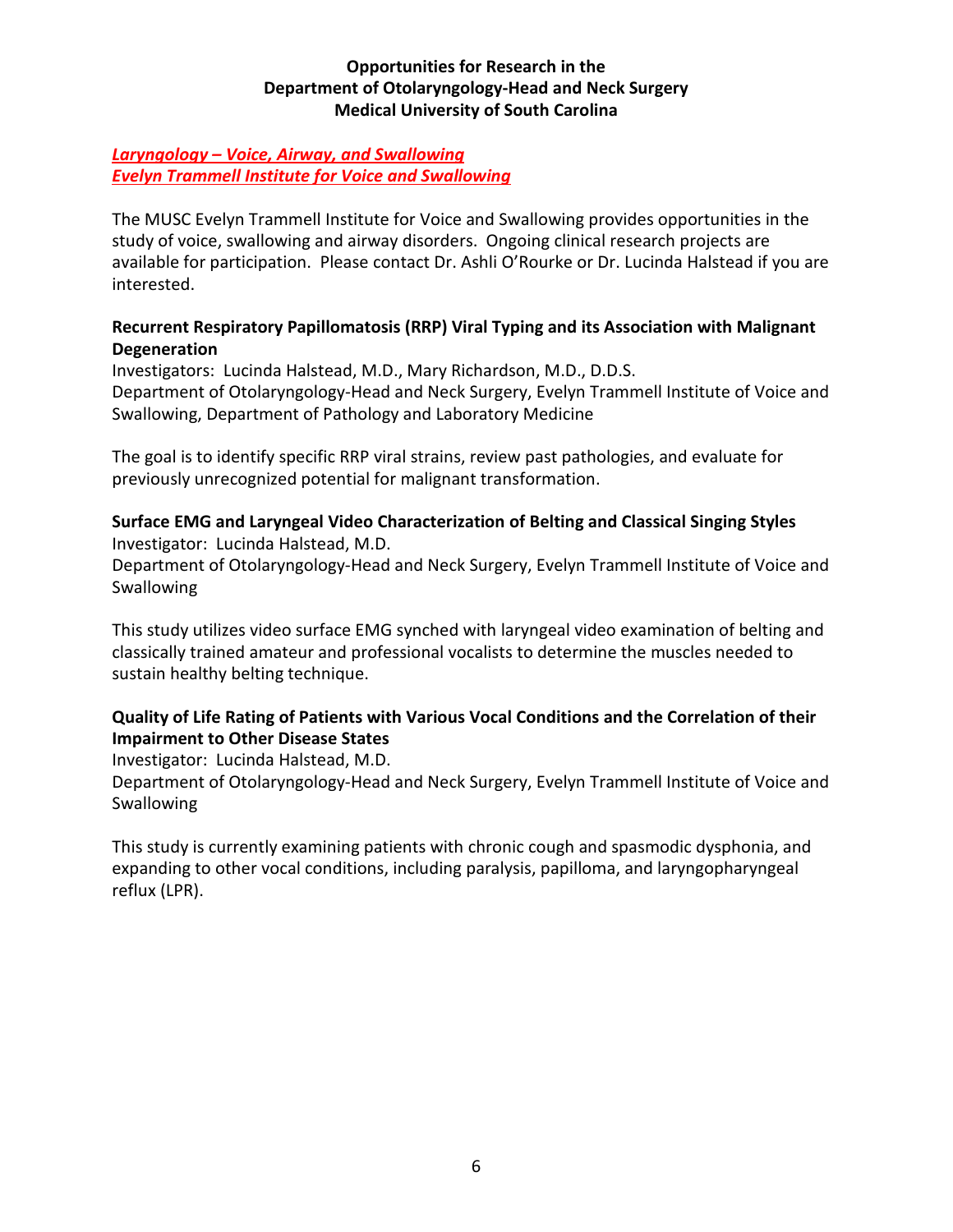## *Hearing Research Program*

# **Behavioral and Electrophysiologic Studies of Human Auditory Function**

Investigators: Judy R. Dubno, Ph.D., Kelly C. Harris, Ph.D., Mark A. Eckert, Ph.D., Kenneth I. Vaden, Jr., Ph.D.

Department of Otolaryngology-Head and Neck Surgery

Studies of the human auditory system include the ability to use frequency and temporal information in simple sounds and in speech, and how these abilities change in adverse listening conditions, with age, and with hearing loss. Behavioral measures include detection thresholds, the ability to detect small changes in frequency, intensity, or duration, and the ability to understand speech in realistic environments. Studies with hearing aids assess improved speech recognition in realistic environments for older adults and benefits of speech-perception training. Electrophysiologic studies include the use cortical potentials to assess age-related changes in temporal processing.

# **Cochlear Pathophysiology**

Investigators: Kelly C. Harris, Ph.D., Richard A. Schmiedt, Ph.D., Judy R. Dubno, Ph.D. Department of Otolaryngology- Head and Neck Surgery

Age-related hearing loss in humans is complex because many factors in addition to aging can produce hearing loss in older persons, such as the accumulated effects of a lifetime of exposure to noise, ototoxic drugs, or otologic disease. Thus, targeted treatments for age-related hearing loss must address the multiple sources of pathology and their complex impact on communication. Experiments employ physiologic measures of cochlear and auditory nerve function to characterize primary sites of pathology in the cochlea and auditory nerve. The impact of these changes in cochlear function on speech recognition and auditory processing are then assessed. Results from these experiments are expected to help move clinical assessment beyond the audiogram to identify the underlying pathophysiology associated with age-related hearing loss, important in the development of targeted therapeutic treatments.

#### **Auditory System Plasticity**

Investigators: Kelly C. Harris, Ph.D., Judy R. Dubno, Ph.D. Department of Otolaryngology-Head and Neck Surgery

Cortical plasticity is a fundamental property of the brain and is the primary means by which the adult brain adapts to changing environments and enables new behavior. Aging is thought to reduce neural plasticity in the cortex, restricting the aging brain's response to change and adaptation. Neural presbyacusis, or an age-related loss or inactivity of auditory nerve fibers, may compound these effects by reducing input to the higher auditory centers, including the cortex. We use neuroimaging methods, including electrophysiology, structural MRI, and magnetic resonance spectroscopy, to examine how the aging auditory cortex reacts to a gradual loss of input from the periphery in combination with wide-spread cortical changes. Ongoing studies examine how differences in neural plasticity relate to experience and hearing handicap, and affect auditory processing.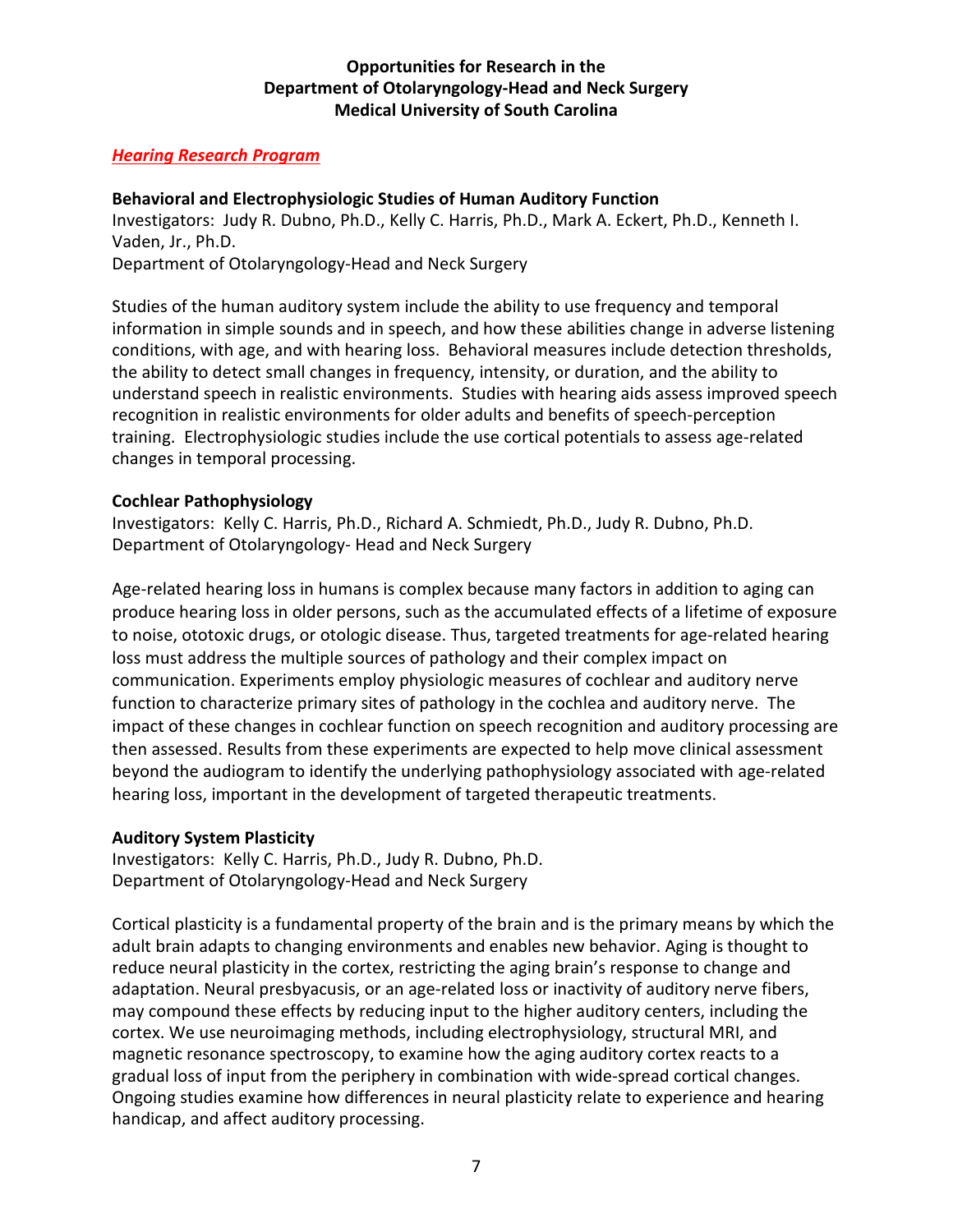## **Human Otopathology Research on Age-Related Hearing Loss**

Investigators: Judy R. Dubno, Ph.D.; Hainan Lang, M.D., Ph.D.; Paul R. Lambert, M.D., Ted A. Meyer, M.D., Ph.D., Mark A. Eckert, Ph.D., Bradley A. Schulte, Ph.D. Department of Otolaryngology-Head and Neck Surgery Department of Pathology and Laboratory Medicine

Significant progress has been made in understanding auditory and vestibular disorders using animal models. However, little is known about the specific physiologic, genetic, molecular, and cellular defects responsible for these disorders in humans, which is essential for advancing diagnosis and treatment. With the living human inner ear and auditory nerve inaccessible for examination, comparisons of structure and function of normal and pathological conditions depend on data obtained from examinations of human temporal bones from donors with wellcharacterized clinical histories and functional assessments. Our program has a large archive of human temporal bones collected from donors of all ages and has developed unique tissue processing procedures for cellular and molecular studies of human cochlear hair cells, stria vascularis, and spiral ganglion neurons. Training will be provided in the following specialized techniques: whole mount preparations and sectioning using human cochlear tissue, quantitative immunohistochemical analysis, 3D confocal imaging, and other cellular and molecular assays. Enhancing knowledge of human temporal bone anatomy and temporal bone drilling and dissection skills is another benefit.

# **Audiologic and Genetic Studies of Age-related Hearing Loss**

Investigators: Judy R. Dubno, Ph.D., Bradley A. Schulte, Ph.D., Mark A. Eckert, Ph.D., Lois J. Matthews, M.S.

Department of Otolaryngology-Head and Neck Surgery Department of Pathology and Laboratory Medicine

Audiologic and biologic results from an ongoing study of older human subjects include crosssectional data from ~1,500 subjects and longitudinal data from ~600 subjects. This database on age-related hearing loss contains audiologic data such as hearing levels, multi-frequency tympanometry, speech recognition in quiet and in noise, otoacoustic emissions, auditory brainstem responses, hearing handicap, and hearing-aid use and success. Biologic/medical data include clinical blood chemistries, medical and medication history, and family pedigree. Blood serum and DNA samples have been collected from more than 500 subjects. Studies include correlational analyses of hearing loss and other variables, longitudinal changes in auditory function, genotype-phenotype association studies, and identification of single nucleotide polymorphisms (SNPs) that are associated with specific age-related hearing loss phenotypes.

#### **Cellular and Molecular Mechanisms of Sensorineural Hearing Loss**

Investigators: Hainan Lang, M.D., Ph.D., Kelly Harris, Ph.D., Jeremy L. Barth, Ph.D., Bradley A. Schulte, Ph.D., Judy R. Dubno, Ph.D. Department of Pathology and Laboratory Medicine Department of Otolaryngology-Head and Neck Surgery Department of Regenerative Medicine and Cell Biology

Genetically modified mouse models and human inner ear tissues have been used for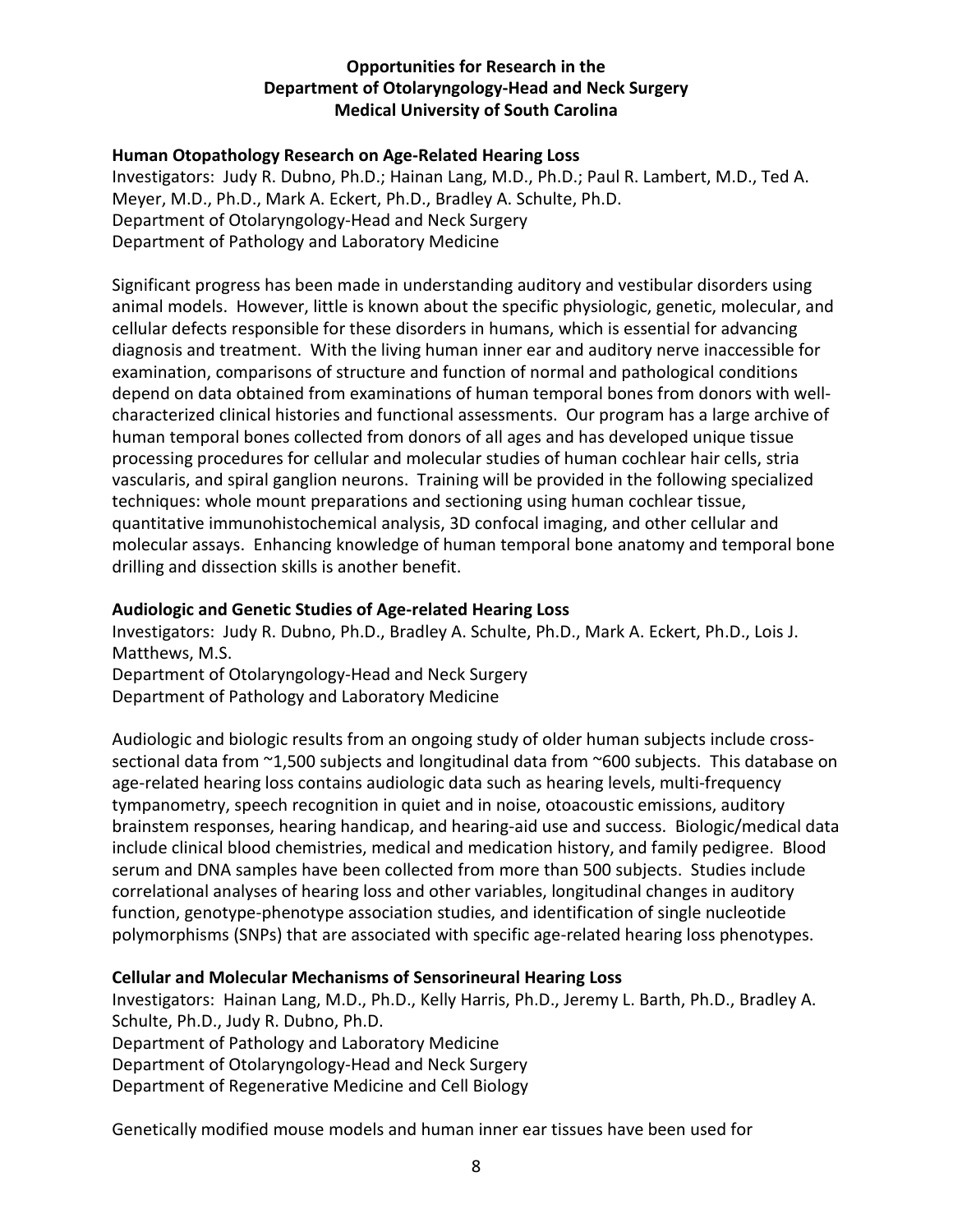understanding the cellular and molecular mechanisms of cochlear cell survival and degeneration in several pathologies, including aging, exposure to noise and ototoxic drugs, and genetic defects. We focus on the functional roles of cochlear immune response and neural crest cell-associated transcription factors, RNA binding proteins, complement system, and their related regulatory networks for enhancing regeneration/repair of the non-sensory cells in the cochlear lateral, preventing or protecting the auditory nerve from degeneration and promoting auditory functional recovery after cochlear injury, or aging. This translational research program provides an outstanding training opportunity for (1) mastering the basic knowledge related to inner ear biology, auditory physiology, otopathology, and cellular and molecular of deafness; and (2) the classic techniques of hearing research including collection and preparation of mouse and human temporal bone tissues, contemporary histopathological and high-resolution imaging techniques, molecular procedures such as molecular imaging of living cochlear cells, 3D cell culture assay, RT-qPCR, and NanoString assay, together with auditory physiological measures with *in vivo* mouse models. In addition, our ongoing experiments have developed several cutting-edge technologies to investigate how dysregulation of the cochlear immune cell contributes to the disruption of the cochlear lateral wall and auditory nerve declines, resulting in age-related hearing loss. These new technologies include functional proteomics, single-cell multi-omics, and *in situ* RNA sequencing.

# **Cochlear Cell Regeneration/Repair and Hearing Restoration**

Investigators: Hainan Lang, M.D., Ph.D., Jeremy L. Barth, Ph.D. Department of Pathology and Laboratory Medicine Department of Regenerative Medicine and Cell Biology

Our research on isolation and characterization of adult neural stem/progenitor cells from adult mouse auditory nerve is aimed at replacing damaged spiral ganglion neurons, preventing auditory nerve degeneration, and promoting hearing functional recovery. Several lines of studies are ongoing with a focus on remyelination and de-differentiation of adult glial cells after acute auditory nerve injury resulting from noise exposure or ototoxic drug exposure. A variety of advanced methods are employed to 1) isolate and expand neural stem/progenitor cells using neurosphere culture assay and auditory nerve micro-dissection; 2) purify and characterize neural stem/progenitor cells using transgenic mouse models and fluorescence-activated cell sorting; 3) identify the molecular characteristics of neural stem/progenitor cells using nextgeneration sequencing, gene expression profiling at the single-cell level, complementary proteomics assays and super-resolution imaging analysis; and 4) direct evaluation of functional integration of the transplanted stem cells using microsurgery and well-established mouse models of auditory nerve degeneration.

#### **Peripheral auditory system deficits and autism-like behaviors**

Investigators: Hainan Lang, M.D., Ph.D., Kelly Harris, Ph.D., Judy R. Dubno, Ph.D., Christopher Cowan, Ph.D.

Department of Pathology and Laboratory Medicine

Department of Otolaryngology-Head and Neck Surgery

Department of Neuroscience

This is an exciting and newly developed project, which addresses a novel hypothesis that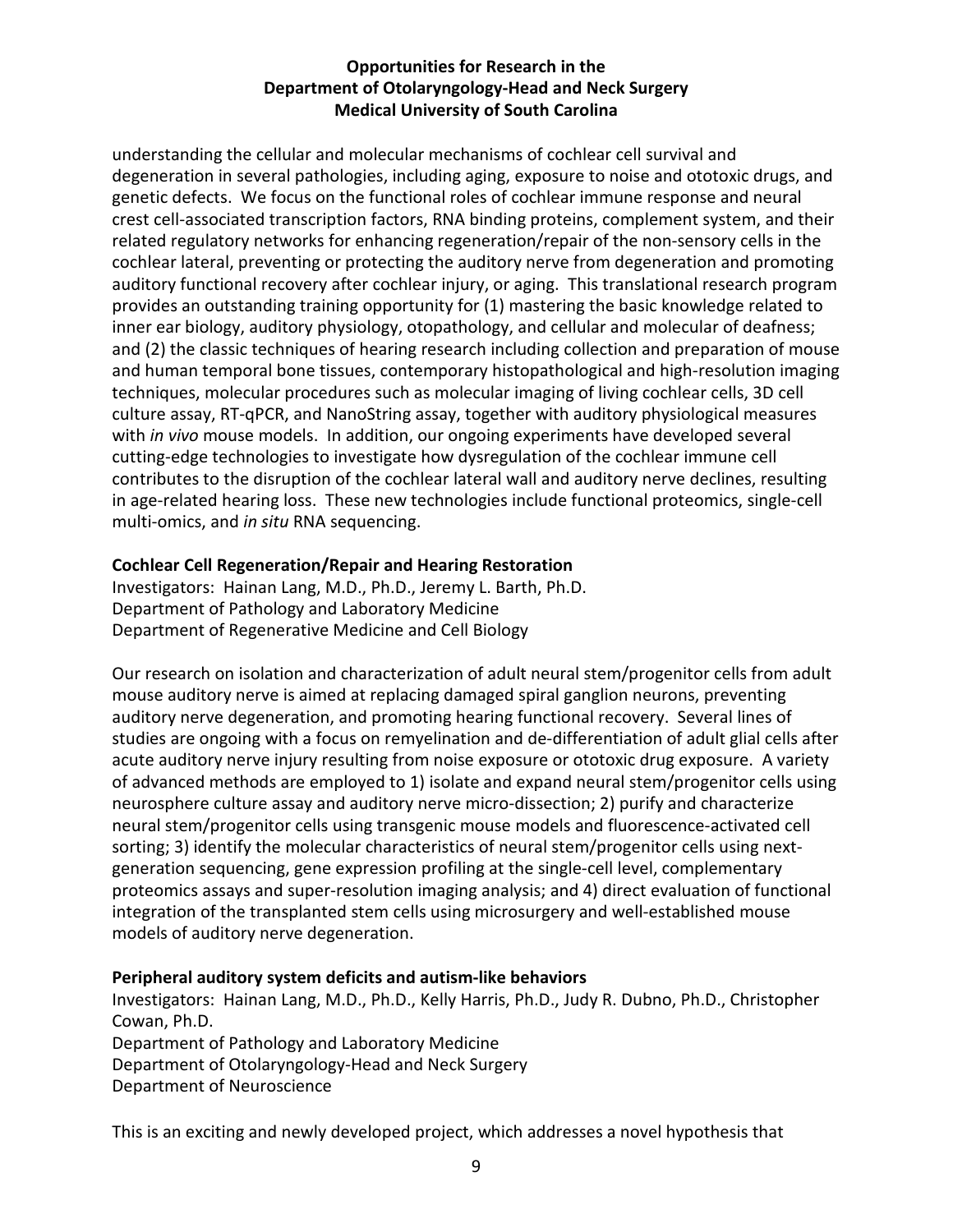abnormal macrophage-related activities, resulting from gene deficiency, leads to hearing loss and that these changes may be associated with communication impairment in Autism Spectrum Disorder (ASD) and other neurodevelopmental disorders. For example, mutations or deletions in the *MEF2C* gene have recently been linked to ASD. Our experiments revealed that Mef2c is highly expressed in cochlear macrophages in postnatal mice and that Mef2c hypofunction results in auditory nerve functional decline and hearing loss. This research provides training opportunities for animal models of ASD, neuroimmunology, evaluation of mouse communication and social interaction behavior, and central auditory processing and perception.

# **Neurobiology of Speech Recognition Impairments in Older Adults**

Investigators: Mark A. Eckert, Ph.D., Kenneth I. Vaden, Jr., Ph.D., Carolyn McClaskey, Ph.D., Judy R. Dubno, Ph.D. Department of Otolaryngology-Head and Neck Surgery

Older adults experience speech recognition difficulties, particularly in challenging listening conditions. Ongoing brain imaging research is designed to test hypotheses that atypical structure and function in auditory and performance monitoring systems explain these speech recognition difficulties. Research and training opportunities are available involving structural and functional brain imaging.

# **Neurobiology of Dyslexia**

Investigators: Mark A. Eckert, Ph.D., Kenneth Vaden, Jr., Ph.D., Zijun Wang, Ph.D. Department of Otolaryngology-Head and Neck Surgery Clemson University School of Computing

Dyslexia is a common learning disability that has significant educational, social, and economic impacts but we have limited understanding about the neural bases for this complex disorder. A longstanding hypothesis suggests that people with dyslexia have atypical structural cerebral asymmetries. Ongoing research tests this hypothesis in a large multi-site sample and the degree to which genetic markers for dyslexia are observed in people with atypical cerebral asymmetries. Research and training opportunities involving structural imaging and novel data analysis approaches are available for this project, as well as for collaborative research with collaborators in the Clemson University School of Computing to establish deep learning classifiers for reading disability.

# **Brain Systems for Decision Making and Cortical Speech Representation**

Investigators: Kenneth I. Vaden, Jr., Ph.D., Judy R. Dubno, Ph.D., Mark A. Eckert, Ph.D. Department of Otolaryngology-Head and Neck Surgery

Older adults demonstrate poorer auditory perception and speech recognition in noise, although changes in response caution can influence auditory task performance. This research uses functional neuroimaging measures to investigate how speech recognition in noise is affected by decision-making processes for middle-aged and older adults. We are also interested in examining how age-related structural declines relate to auditory perceptual variation later in life.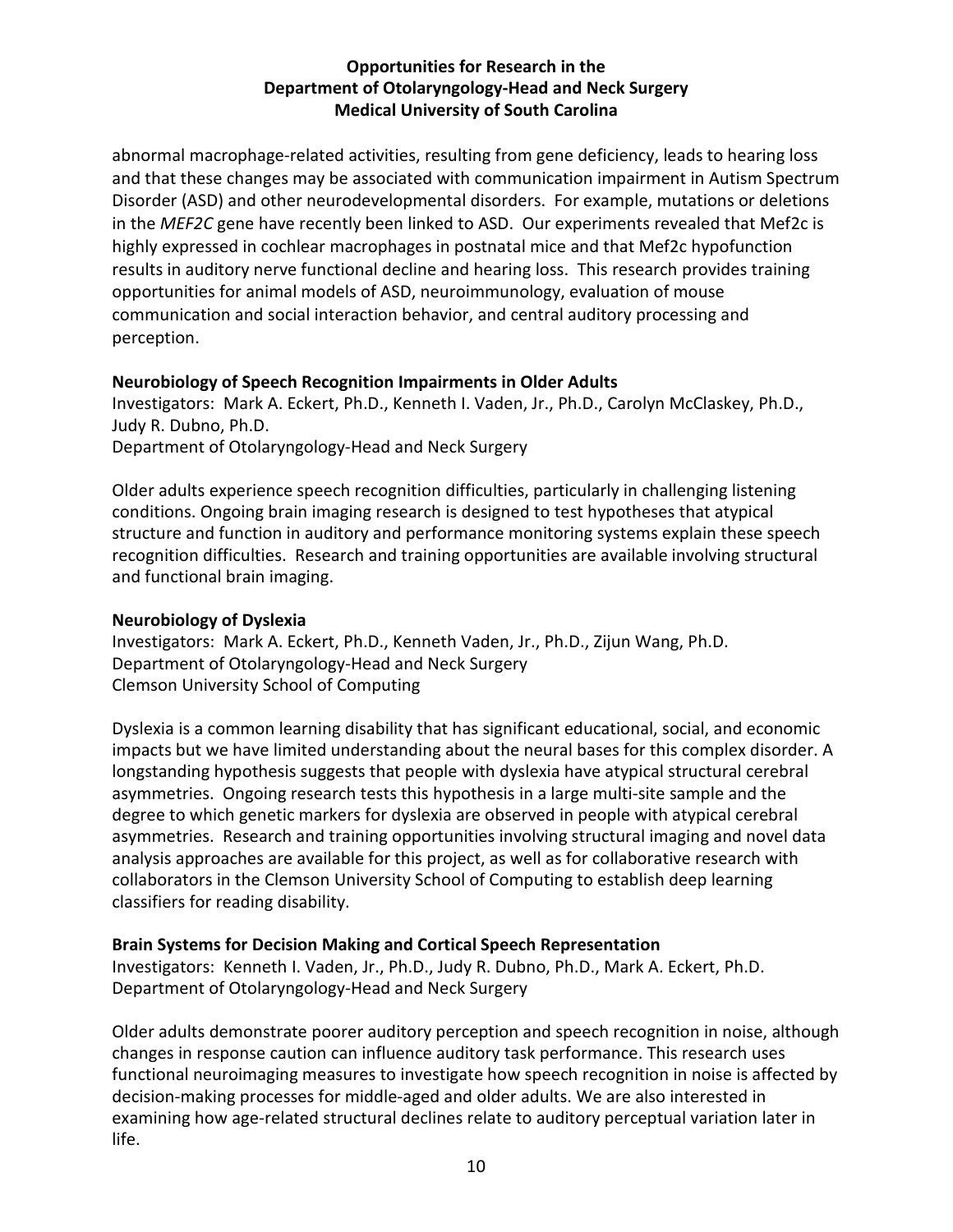# *Otology and Neurotology Research – Cochlear Implant Center*

#### **Surgeon Competency During Mastoid Surgery**

Investigator: Ted A. Meyer, M.D., Ph.D. Department of Otolaryngology-Head and Neck Surgery

Teaching surgery to residents and determining competency in the operating room is challenging. We are measuring surgeon movements during otological surgery, and analyzing the results with tracking software, surveys, and newly developing technology. Numerous opportunities exist to evaluate questions related to training, performance, and competency.

#### **Childhood Hearing Loss Database Research**

Investigator: Ted A. Meyer, M.D., Ph.D. Department of Otolaryngology-Head and Neck Surgery

Over the past few years, we have analyzed a Pediatric Audiology-Otolaryngology-Genetics database called Audgen. As of September 2019, MUSC is the only center in the country using this database to answer questions about hearing loss in children. We have published 10 papers and have numerous ongoing projects.

#### **Obesity and Skullbase Measurements**

Investigator: Ted A. Meyer, M.D., Ph.D. Department of Otolaryngology-Head and Neck Surgery

At MUSC, we have seen a tremendous increase in the number of patients presenting with CSF otorrhea and encephaloceles of the temporal bone. Several algorithms have been developed to measure the thickness and density of the skullbase. We continue to refine our methodology, and numerous projects involving this methodology remain. In addition, with the obesity epidemic, we have noticed changes to our clinical practice. We have evaluated effects of obesity on skullbase and other otological surgeries on thickness in terms of outcomes in patients undergoing repair of CSF leaks, length of time for cochlear implant surgery, and even generalized outcomes in ear surgery. Numerous opportunities exist to further our knowledge in these areas.

#### **Factors that Influence Quality of Life in Adult Cochlear Implant Users**

Investigator: Ted R. McRackan, M.D., M.S.C.R., Judy R. Dubno, Ph.D. Department of Otolaryngology-Head and Neck Surgery

The manner in which cochlear implant (CI) outcomes have been measured has not fundamentally changed in the past 30 years. The development of new cochlear implant quality of life (CIQOL) instruments provide the opportunity to perform a more comprehensive assessment of the impact of cochlear implantation beyond changes in speech recognition ability. This project focuses identifying novel factors that influence domain-specific changes in QOL after cochlear implantation

#### **Clinical Research in Vestibular Disorders**